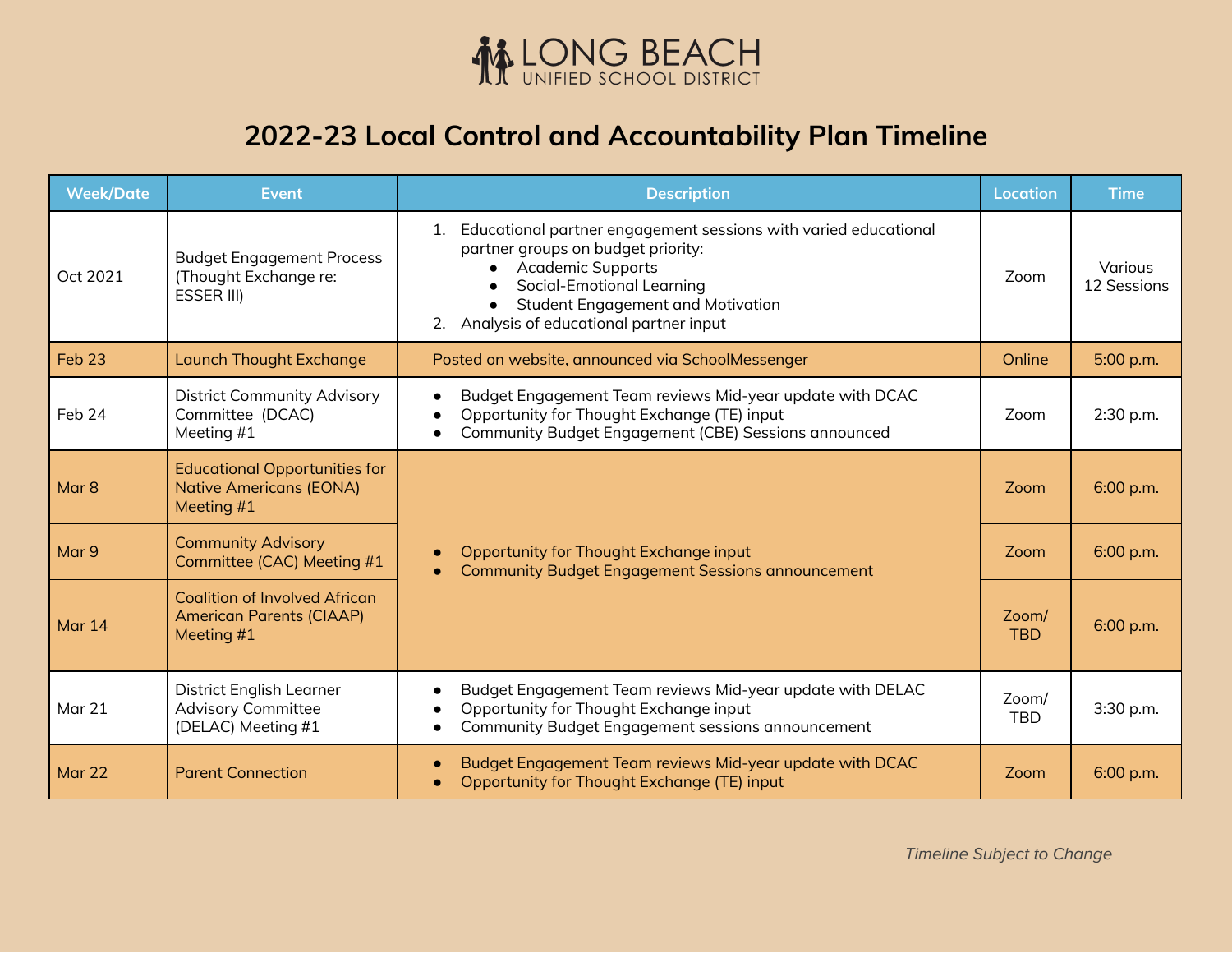## **MELONG BEACH**

| Mar 24           | <b>District Community Advisory</b><br>Committee (DCAC)<br>Meeting #2                  | Update community on TE results<br>CBE sessions promotion (Detailed video presentation)            | Zoom/<br><b>TBD</b> | 2:30 p.m.             |
|------------------|---------------------------------------------------------------------------------------|---------------------------------------------------------------------------------------------------|---------------------|-----------------------|
| Mar 31           | <b>Pacific Islander Education</b><br>Voyage (PIEV) Meeting #1                         | Feedback and input<br><b>TE</b> results<br>CBE session promotion (Detailed video presentation)    |                     |                       |
| Apr 4            | <b>District English Learner</b><br><b>Advisory Committee</b><br>(DELAC) Meeting #2    |                                                                                                   |                     |                       |
| Apr <sub>5</sub> | <b>Community Budget</b><br><b>Engagement Session</b>                                  | Detailed video presentation<br><b>Overarching Budget</b><br><b>Engagement Activity</b><br>Closing | Browning            | $6:00 - 7:30$<br>p.m. |
| Apr <sub>6</sub> | <b>Community Advisory</b><br>Committee (CAC) Meeting #2                               | Update community on Thought Exchange results                                                      |                     |                       |
| <b>TBD</b>       | <b>Coalition of Involved African</b><br><b>American Parents (CIAAP)</b><br>Meeting #2 |                                                                                                   |                     |                       |
| Apr 12           | <b>Educational Opportunities for</b><br><b>Native Americans (EONA)</b><br>Meeting #2  |                                                                                                   |                     |                       |
| Apr 15           | Thought Exchange concludes                                                            |                                                                                                   |                     |                       |
| Apr 18 - 22      |                                                                                       | <b>Spring Recess</b>                                                                              |                     |                       |
| Apr 28           | <b>District Community Advisory</b><br>Committee (DCAC)<br>Meeting #3                  | Update community on LCAP progress                                                                 | Zoom                | 2:30 p.m.             |
| Apr 28           | <b>Pacific Islander Education</b><br>Voyage (PIEV) Meeting #2                         | Update community on TE results                                                                    |                     |                       |

Timeline Subject to Change